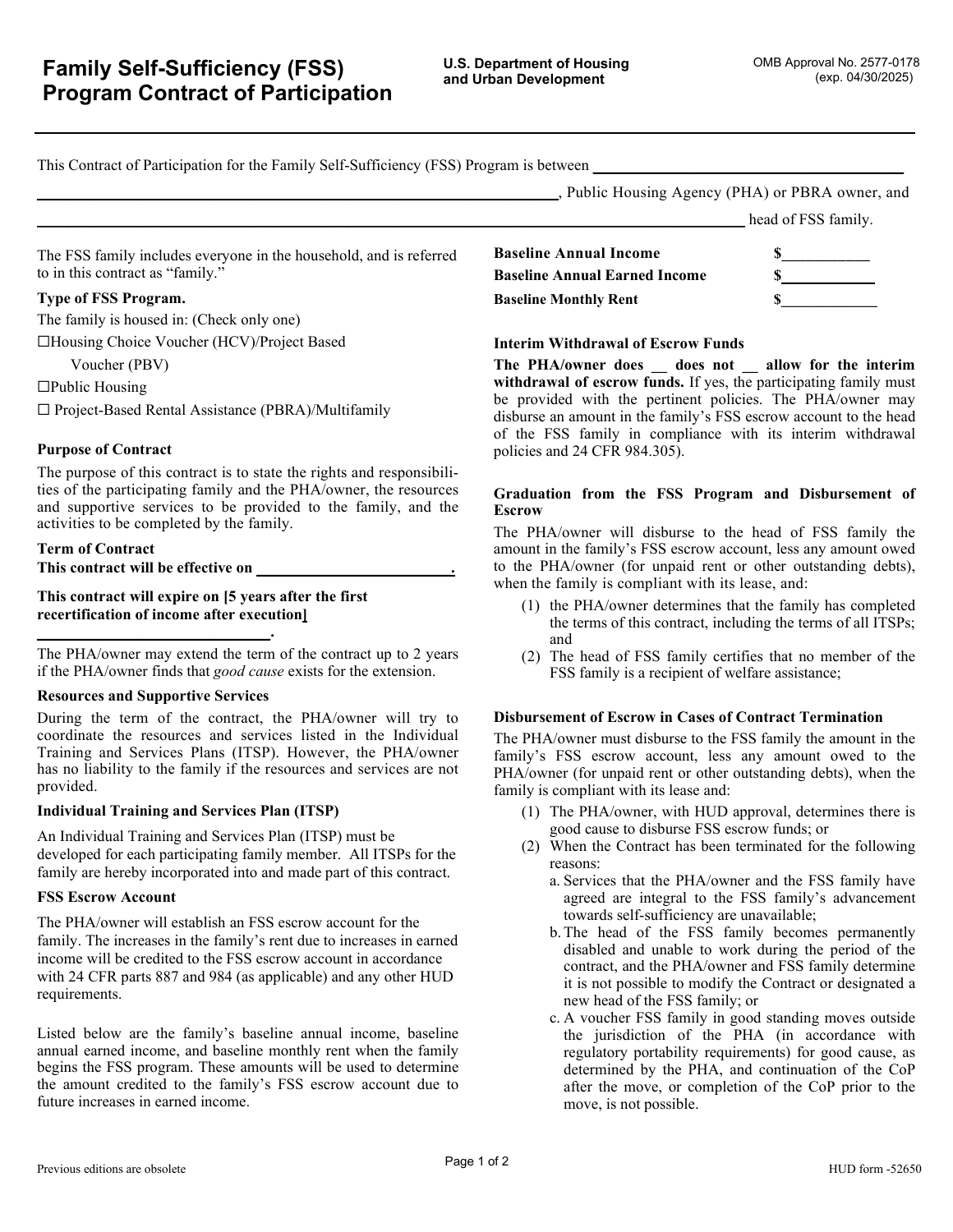#### **Head of FSS Family Leaves Assisted Unit**

If the head of the FSS family leaves the assisted unit, the remaining family members may, after consulting the HA/owner, name another family member to take over the Contract or receive the FSS escrow account funds in accordance with the terms of this agreement.

#### **Loss of FSS Escrow Account**

The family will not receive the funds in its FSS escrow except as provided above. The FSS escrow will be forfeited and the family has no right to receive funds from the FSS escrow if the contract is terminated, except as provided above.

#### **Family Responsibilities Head of FSS Family must:**

- o Seek and maintain suitable employment. **The head of FSS family and those family members who have decided, with PHA/owner agreement, to execute an ITSP, must:**
- Complete the interim goals, final goals, and any other activities by the completion dates contained in each ITSP.

#### **All family members must:**

- o Comply with the terms of the lease.
- o If receiving welfare assistance, become independent of welfare assistance by the end of this Contract term.
- o If participating in the HCV program, the family must comply with the family obligations under the HCV program and live in the jurisdiction of the PHA that enrolled the family in the FSS program at least 12 months from the effective date of this contract, unless the initial PHA has approved the family's request to move outside its jurisdiction under portability.

#### **Termination of the Contract of Participation**

The PHA/owner may terminate this contract if:

- (1) the family and the PHA/owner agree to terminate the contract;
- (2) the PHA/owner determines that the family has not fulfilled its responsibilities under this contract;
- (3) the family withdraws from the FSS program; or
- (4) the PHA/owner is permitted to terminate the contract in accordance with HUD regulations and requirements.

The PHA/owner will terminate this contract and distribute escrow according to 24 CFR 984 and 887 when:

- (1) Services that the PHA/owner and the FSS family have agreed are integral to the FSS family's advancement towards self-sufficiency are unavailable
- (2) The head of the FSS family becomes permanently disabled and unable to work during the period of the contract, and the PHA/owner and FSS family determine it is not possible to modify the Contract or designated a new head of the FSS family; or
- (3) A voucher FSS family in good standing moves outside the jurisdiction of the PHA (in accordance with portability requirements 24 CFR 982.353) for good cause, as determined by the PHA, and continuation of the CoP after the move, or completion of the CoP prior to the move, is not possible.

The PHA/owner must give a notice of termination to the head of FSS family. The notice must state the reasons for the PHA/owner decision to terminate the contract.

This contract is automatically terminated if the family's rental assistance is terminated in accordance with HUD requirements.

## **Modification**

The PHA/owner and the family may mutually agree to modify this contract or any incorporated ITSP in accordance with 24 CFR parts 887 and 984, as applicable.

#### **Compliance with HUD Regulations and Requirements**

The PHA/owner and the FSS family agree to comply with HUD regulations and requirements, including 24 CFR parts 887 and 984. To the extent that anything in this contract conflicts with HUD regulations or requirements, including parts 887 and 984, HUD regulations and requirements will prevail. Terms and figures, such as the income and rent amount on page 1, are subject to correction by the PHA/owner for compliance with HUD regulations and requirements. The PHA/owner must notify the family in writing of any adjustments made to the contract.

#### **Conflict with the Lease**

If any term of this contract conflicts with the lease, the lease will prevail.

#### **Signatures:**

| Family                            | <b>Housing Agency/Owner</b>       |               |
|-----------------------------------|-----------------------------------|---------------|
| (Signature of Head of FSS Family) | (Name of PHA/Owner)               |               |
| (Date Signed)                     | (Official Title)                  |               |
|                                   | (Signature of PHA/Owner Official) | (Date Signed) |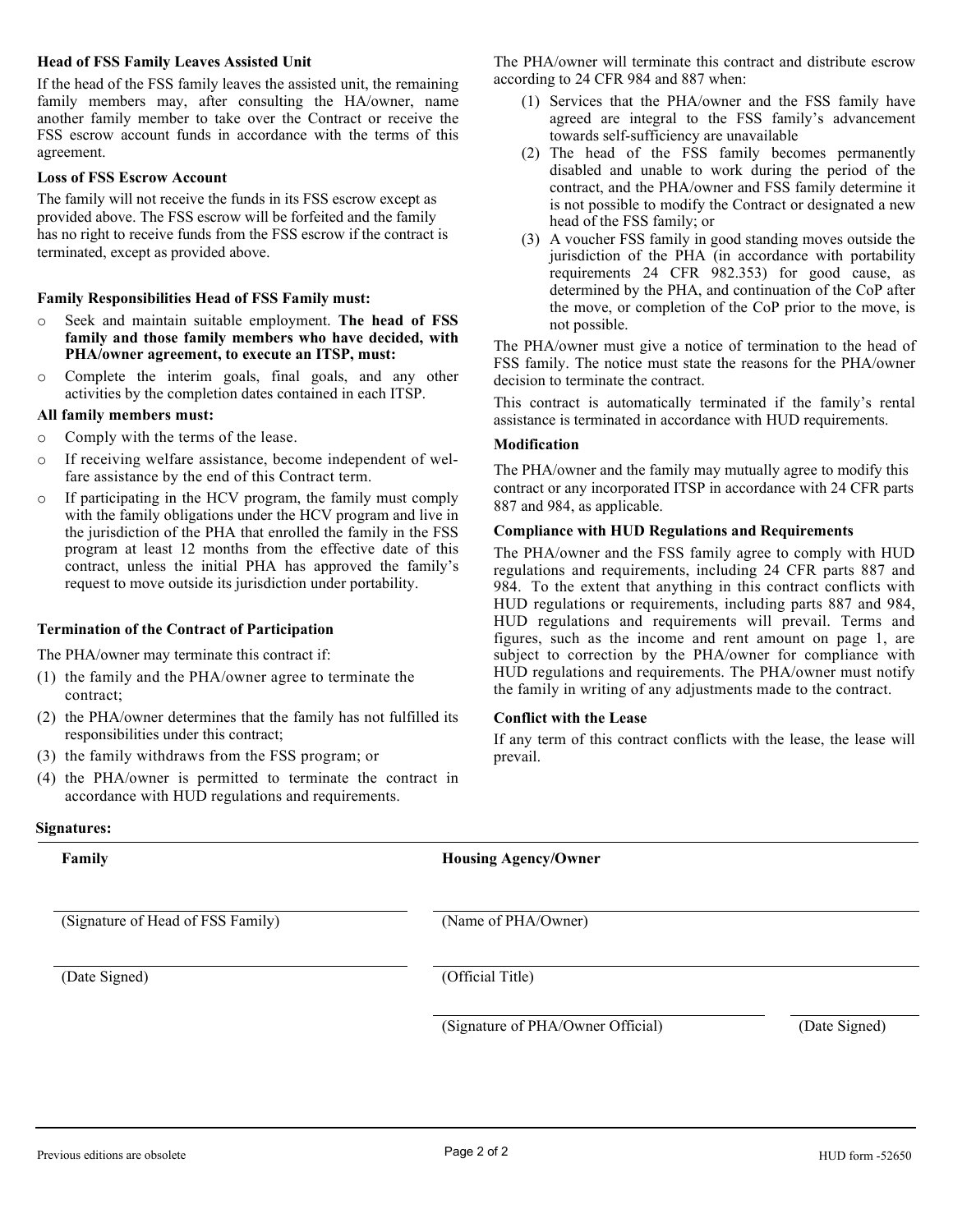Each Housing Agency (PHA/owner) must implement the FSS Program in compliance with 24 CFR 984 and 24 CFR 877.

Public reporting burden for this collection of information is estimated to average 1.0 hours per response, including the time for reviewing instructions, searching existing data sources, gathering and maintaining the data needed, and completing and reviewing the collection of information. Response to this collection of information is mandatory by law (Section 23 (c) & (g) of the U.S. Housing Act of 1937, as added by Section 554 of the Cranston-Gonzalez National Affordable Housing Act (PL 101- 625) and Section 306 of the Economic Growth, Regulatory Relief, and Consumer Protection Act (P.L. 115-174) for participation in the FSS program.

The information collected on this form is considered sensitive and is protected by the Privacy Act. The Privacy Act requires that these records be maintained with appropriate administrative, technical, and physical safeguards to ensure their security and confidentiality. In addition, these records should be protected against any anticipated threats to their security or integrity which could result in substantial harm, embarrassment, inconvenience, or unfairness to any individual on whom the information is maintained.

HUD may not conduct or sponsor, and a person is not required to respond to, a collection of information unless it displays a currently valid OMB control number.

# **Instructions for Executing the FSS Contract of Participation**

## **Head of FSS Family**

The family must designate an adult family member to be the Head of FSS Family who will sign this contract. The head of FSS Family may, but is not required to be, the head of the household for rental purposes. Under certain circumstances, consistent with 24 CFR part 887 and 984, as applicable, and this contract, the family may designate a new Head of FSS Family during the term of the contract.

## **Term of Contract**

(1) The effective date is the first day of the month following the date the contract was signed by the family and the PHA/owner's representative.

(2) The expiration date is five years from the effective date of the first re-exam after the effective date of the contract. The expiration date may be left blank until the first rental re-exam.

(3) If the PHA/owner decides to extend the term of the contract, the original expiration date listed on page one of the contract must be crossed out and the new expiration date added.

(4) If a family moves under HCV portability procedures and is going to participate in the receiving PHA's FSS program, the effective date of the contract between the family and the receiving PHA is the first day of the month following the date the contract was signed by the family and the PHA's representative. The expiration date of the contract between the receiving PHA and the family must be the same as the expiration date of the contract between the initial PHA and the family.

## **FSS Escrow Account**

(1) The income and rent numbers to be inserted in this Contract must be taken from the amounts on the last reexamination or interim determination before the family's initial participation in the FSS program.

(2) If a family moves under HCV portability procedures and is going to participate in the receiving PHA's FSS program, the receiving PHA must use the amounts listed for annual income, earned income, and family rent in this contract between the initial PHA and the FSS family.

## **Changes to the Contract**

(1) This contract of participation can only be changed to modify the contract term, the Head of FSS family, or the ITSPs.

(2) Any change of the head of the family under the contract must be included as an attachment to the contract. The attachment must contain the name of the new designated head of FSS family, the signatures of the new head of FSS family and a PHA/owner representative, and the date signed.

(3) Any change(s) to an ITSP must be included as a revision to the original ITSP (attachment) to which the change applies. The revision must include the item changed, signatures of the participant and a PHA/owner representative, and the date signed.

## **Individual Training and Services Plans (ITSPs)**

(1) The contract must include an individual training and services plan for the head of the family. Other family members aged eighteen and older may choose to execute an individual training and services plan if agreed to by the PHA/owner.

(2) The resources and supportive services to be provided to each family member must be listed in the ITSPs which are attachments to the contract of participation.

(3) Each ITSP must be signed by the participant and an PHA representative.

(4) Interim goals must be specified along with the activities and services needed to achieve them. For example, a single mother with two children who has an interim goal of completing her secondary education might require several different activities and services to achieve that goal. These might include transportation, tutoring, and child care.

(5) All completion dates included in the ITSPs must be on or before the contract of participation expires.

(6) One of the final goals for families receiving welfare assistance is to become independent of welfare assistance by the end of the contract. Any family that is receiving welfare assistance **must** have this included as a final goal in the head of FSS family's ITSP.

(7) The other final goal listed on the ITSP of the head of FSS family **must** include seeking and maintaining suitable employment specific to that individual's skills, education, job training, and the available job opportunities in the area.

#### **Incentives**

If the PHA/owner has chosen to offer other incentives in connection with the FSS program, these incentives may be included in the individual training and services plans or as an attachment to this contract.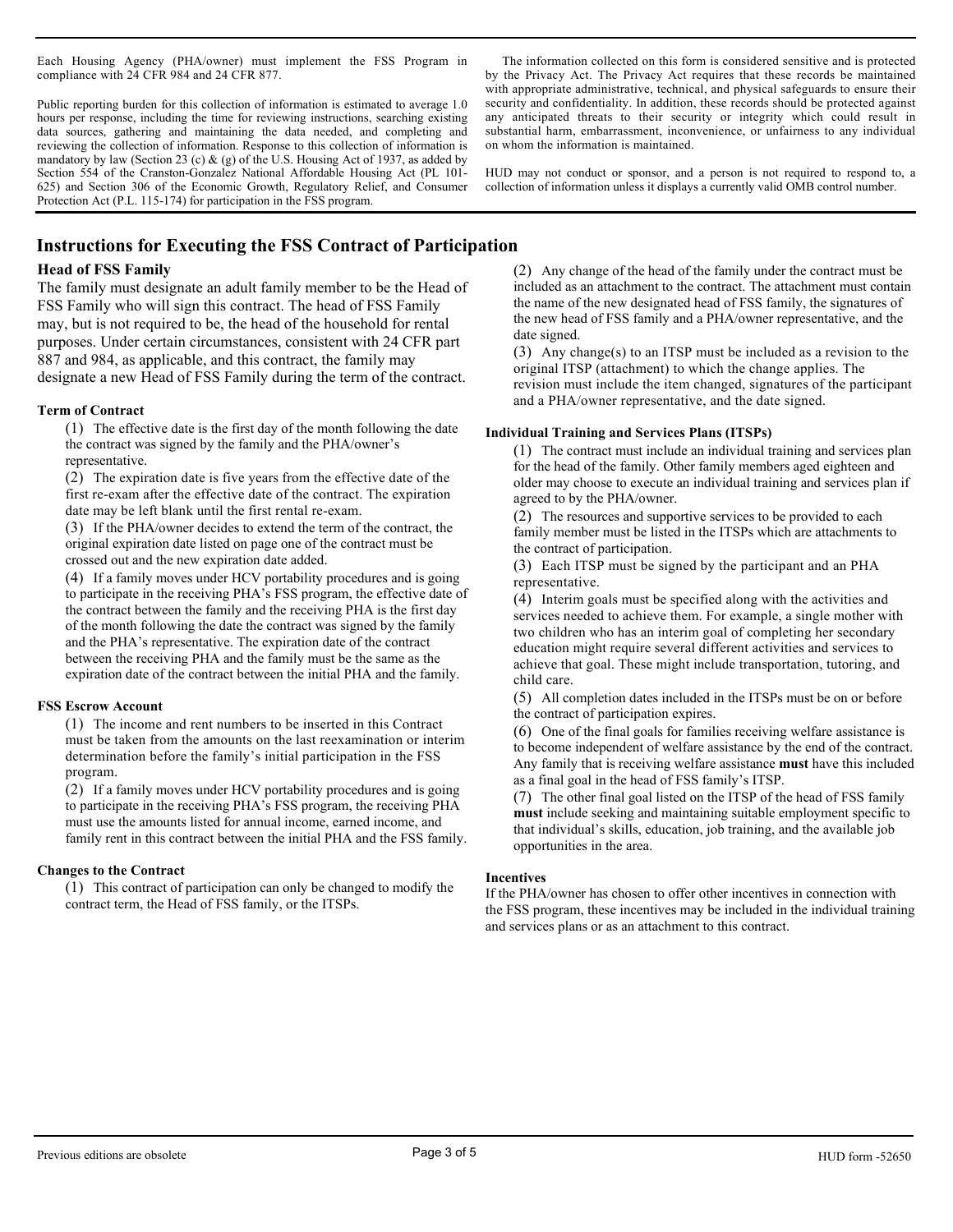Name of Participant

**Final Goal** 

Interim Goal Number \_\_\_\_\_\_\_

Date Accomplished

Activities/Services **Contains a Container Activities** Date/s Date/s

Comments

**Signatures:**

**Family Housing Agency** 

(Participant) (Signature of PHA/Owner Representative)

(Date Signed) (Date Signed Title)